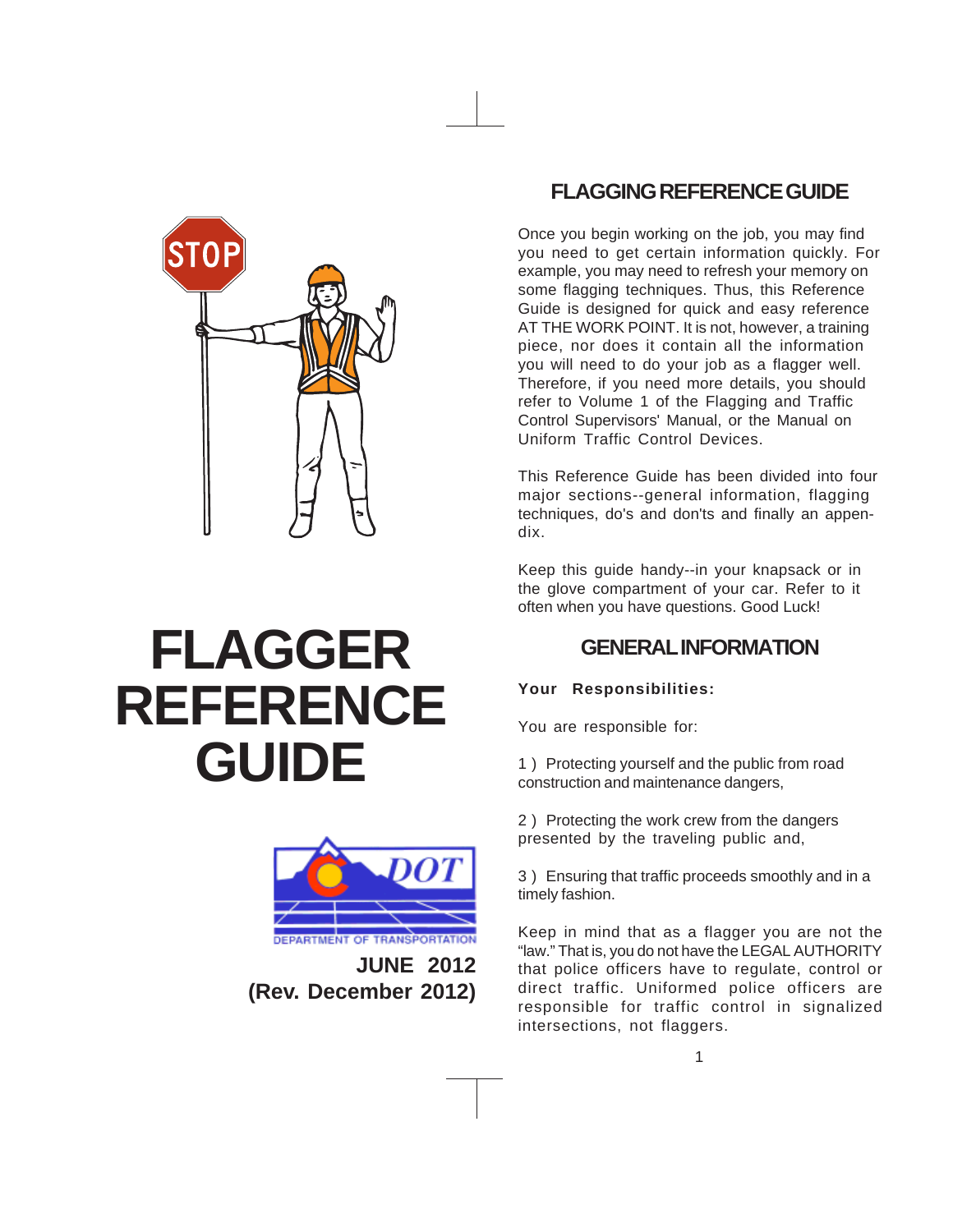#### **Dress:**

You must wear an approved ORANGE HARD HAT and VEST. This is for uniformity and standardization among flaggers as well as for safety and visibility. In addition, it is always a good idea to wear heavy work boots or safety shoes.

When you are flagging at night, your official clothing--vest and hard hat--MUST be retroreflectorized so you remain visible.

Optional Clothing: You may find it necessary to wear long sleeved shirts and pants for protection from insects and the elements. Also, you may want to wear gloves, a dust mask or ear plugs. Finally, if you wear contact lenses, you may find regular glasses provide more protection from debris and dust.

#### **Equipment:**

When flagging traffic you will use a paddle sign--mounted on a 5-foot staff. The face of the sign should be at least 18 inches with 6 inch letters. The sign should read "STOP" on one side, and "SLOW" on the other side. This sign may be used at night, providing it is retroreflectorized. The paddle sign may include lights - Red or White on the "STOP" side, and Yellow or White on the "SLOW" side.



**Flashlights:** If you are flagging at night you should be carrying and using a flashlight with a 6-inch (at least), red-lighted cone.

**Lighted Wands:** If you are not using a flashlight, you will be using a 30-inch lighted wand for night flagging.

#### **Advance Warning Signs:**

Before you begin flagging, you should always make sure that the proper signing has been positioned AHEAD of your flag stand: "Advance Flagger" and "BE PREPARED TO STOP." The "Advance Flagger sign should generally be placed 500 feet in advance of your flag station. If the "BE PREPARED TO STOP " sign is used, it should be between the "Advance Flagger" sign and the Flagger.

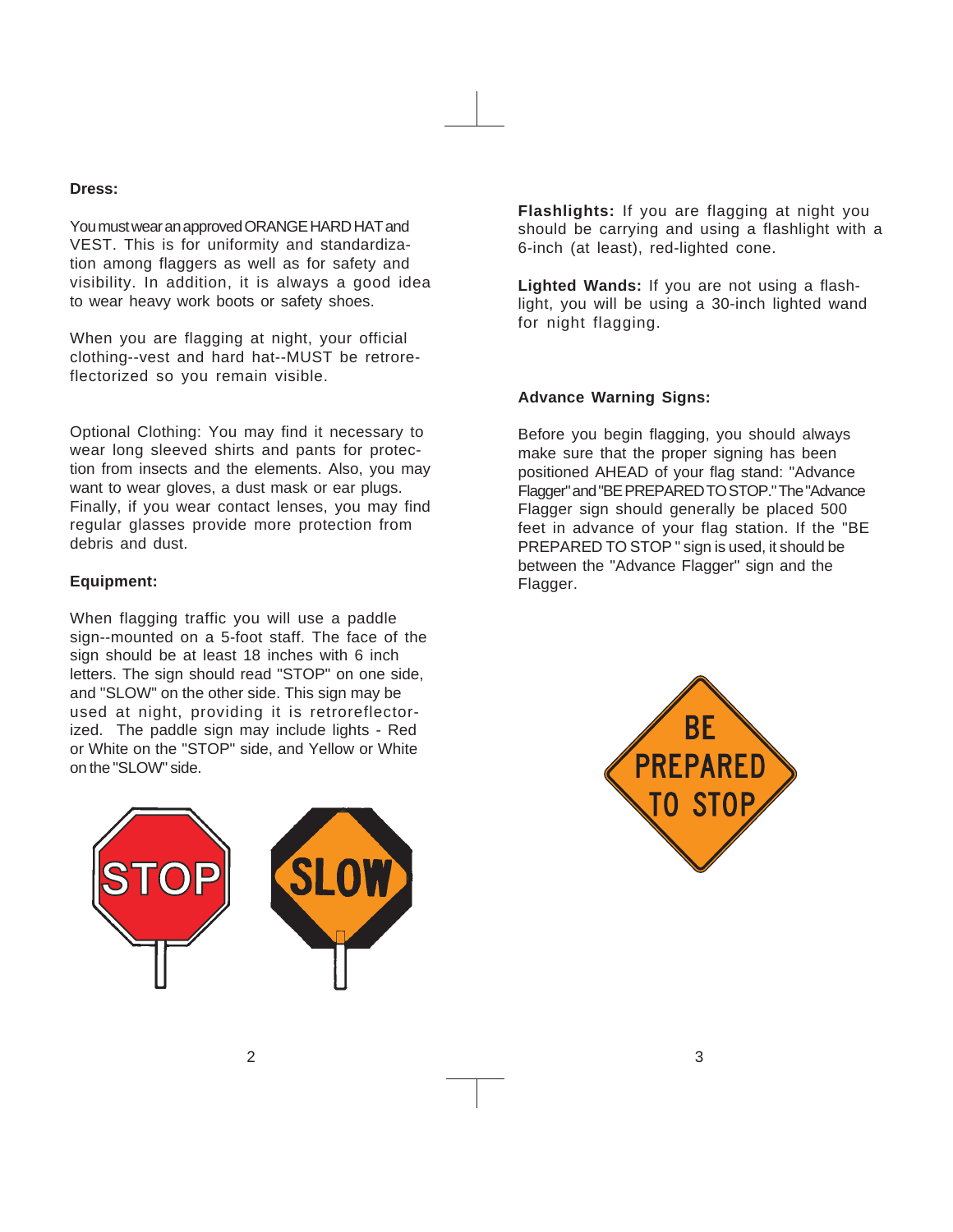#### **Your Flag Station:**

Remember, you must be visible. DO NOT stand in the shade, behind shrubs or trees, on the blind side of a curve or in front of or behind heavy equipment. Always park your car away from your flagging station. CDOT recommends 200 feet.

NEVER STAND in the traveled lane. Always stand well out of the way of passing vehicles. If you have been assigned a position ON the highway, make sure that your station is adequately barricaded or protected.

Stand FAR enough AWAY from the work site so that cars have ample time to stop or slow down before reaching the site. Stand CLOSE enough to the site to protect the workers. Usually, 200-300 feet should be adequate, but special situations may require you to either be closer or farther away from the site.

NEVER MINGLE with the work crew while on duty. And, DO NOT LEAVE YOUR POST UNLESS YOU ARE RELIEVED BY A CERTIFIED APPROPRI-ATELY DRESSED FLAG PERSON.

If you are to be flagging at night, make sure that your station is LIGHTED, and that all tools, hard hats, and vests are RETROREFLECTORIZED.

## **FLAGGING TECHNIQUES**

#### **To Stop Traffic--Daytime:**

To stop traffic using a paddle sign, face traffic and hold the paddle sign away from your body horizontally. Be sure that the "STOP" portion of the sign faces traffic. You may raise your free arm, with your palm facing traffic for emphasis.



**Releasing Traffic--Daytime:**

To release traffic, turn the sign so that the "SLOW" portion of the sign faces traffic. Motion traffic to proceed with free arm.

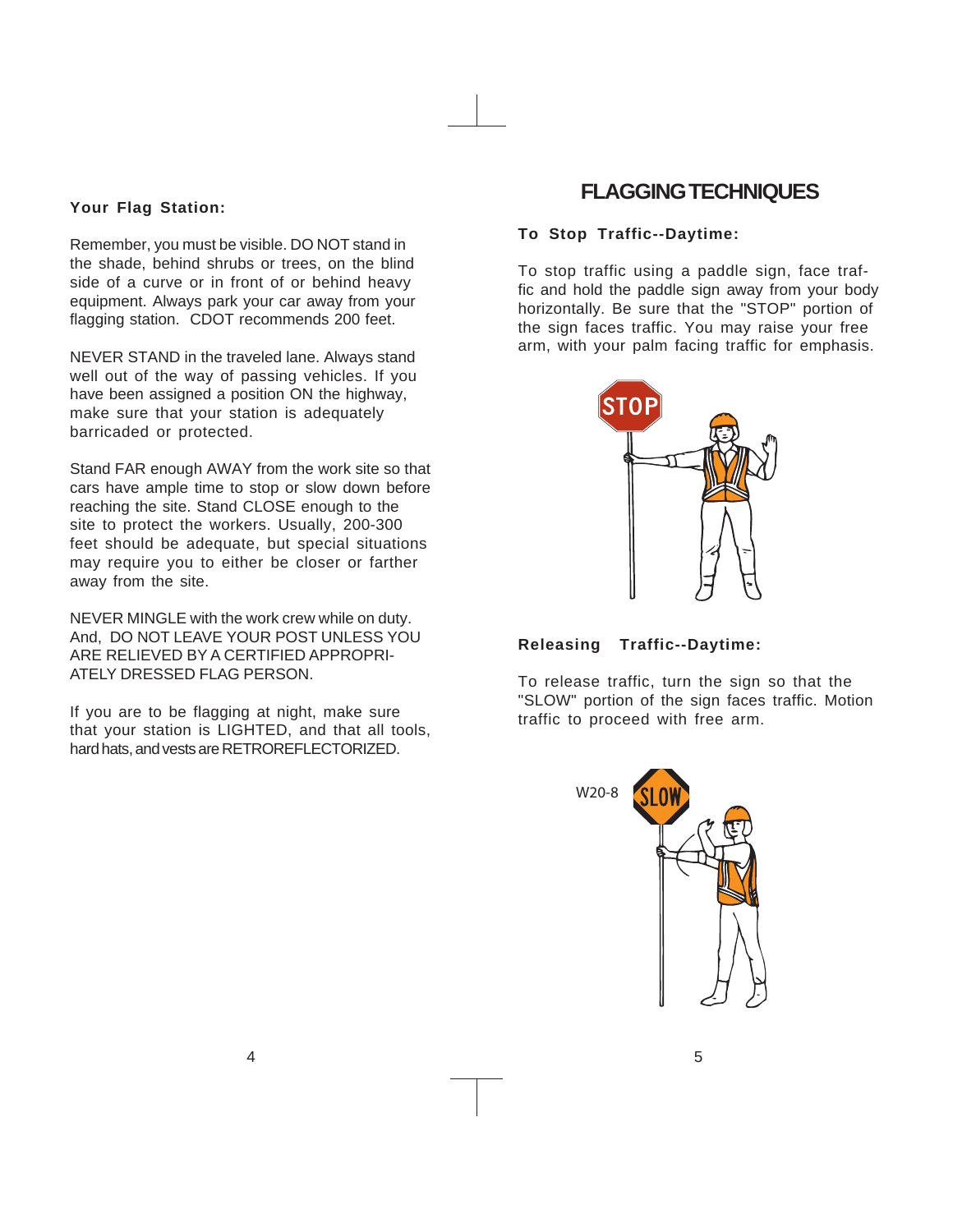#### **Alerting or Slowing Traffic--Daytime:**

To slow traffic, using a paddle sign, stand facing traffic with the "SLOW" portion of the sign showing. You may also extend your free arm with your palm facing the ground for emphasis. Slowly move your arm up and down in a "slow down" motion.



#### **Night Flagging:**

Make sure that your flag station is lighted. And, make sure tools, such as sign paddles, and clothes, such as vests and hard hats are retroreflectorized.

#### **Stopping Traffic--Nighttime**

Stand, in a safe spot, facing traffic. Wave a flashlight or lighted wand slowly back and forth across your body. When the first vehicle has stopped, you may move to a position near the centerline or left of the traveled lane so that your signal may be seen by drivers approaching from the rear. However, be sure that you are visible if you do this. If you are using a paddle sign, use the regular method of stopping traffic you learned for daytime flagging.

#### **Releasing Traffic--Nighttime:**

Move back to your position on the road shoulder or to the barricaded lane. Lower your hand with the flashlight to your side and slowly signal the drivers to proceed.

#### **To Slow Traffic--Nighttime:**

Use the paddle sign flagging techniques learned for daytime.

If you are using a flashlight or wand, face traffic and slowly swing the light across your body in a sweeping motion, making sure your arm does not swing above your shoulder.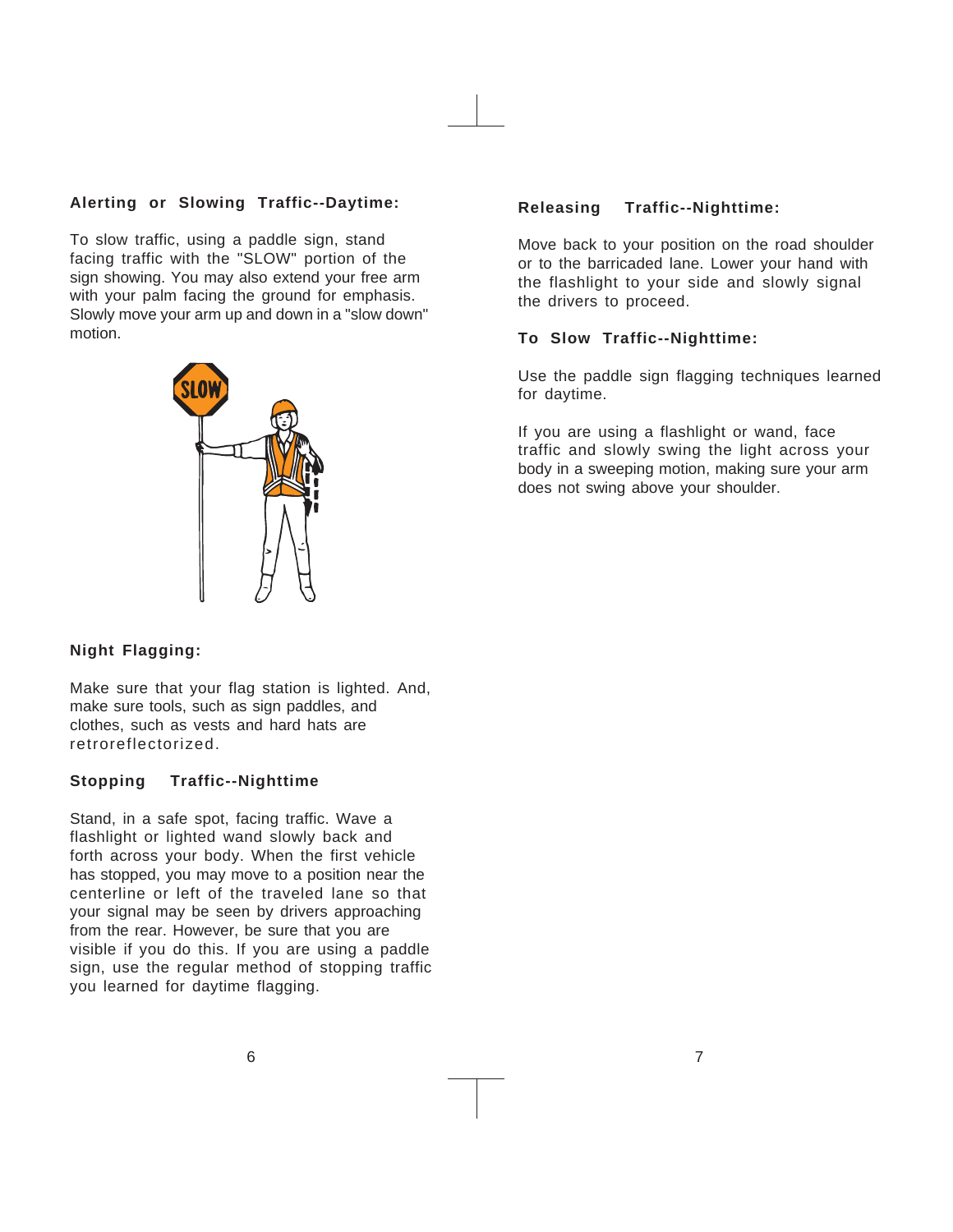## **DO'S and DON'TS**

--DO BE ALERT AT ALL TIMES. The difference could result in a loss of life/property.

--DO WEAR THE PROPER EQUIPMENT. You must wear an approved orange vest and hard hat. In addition, you may need to wear other optional items.

--DO ACQUAINT YOURSELF at the start of a shift as to current operations and activities, in order to better answer the public's questions.

--DO TREAT EACH DRIVER as if he/she were the first one you've handled all day. As far as the driver is concerned, he/she may think they are the first one.

--DO BE EXTRA CAREFUL when you are flagging at night. Remember that motorists will have a lot more difficulity in seeing you and the construction dangers.

--DO BECOME FAMILIAR with all of the equipment and traffic control devices--you can only help yourself by being informed.

--DO CONSIDER ALL TRUCKS TO BE HEAVILY LOADED. You must understand that a heavily loaded truck will take a much longer time to stop.

--DO HAVE AN ESCAPE ROUTE IN MIND.

--DO NOT WAVE YOUR STOP/SLOW PADDLE.

--DO NOT READ OR LISTEN TO A RADIO WHILE ON DUTY. Don't take part in unnecessary conversations with motorists, pedestrians or your fellow crew members. Your job demands all of your attention.

--DO NOT STAND WITH A GROUP OF PEOPLE. Always stand alone. And, if possible make sure that you contrast with the colors in your background.

--DO NOT LEAVE YOUR FLAG POSITION unless you are relieved by a certified flagger.

--DO NOT COME TO WORK IMPAIRED BY ALCOHOL, DRUGS, OR LACK OF SLEEP.

--DO NOT RECLINE, SIT OR SQUAT. It will not command respect from motorists. You will not be able to respond quickly to an emergency.

--DO NOT PARK YOUR PERSONAL CAR NEAR YOUR FLAGGING STATION. 8 9

## **APPENDIX**

#### **Stopping Distances Chart**

The following chart shows you the average distance it takes for a vehicle to stop on clean, dry, level pavement. Remember, this is only the average distance. Some drivers may take further to stop. In addition, always be sure to consider all trucks as being heavily loaded, and thus, more difficult to stop.

Remember that adverse weather conditions will affect the stopping distances. So, when road conditions are wet or icy, keep in mind that it will take cars and trucks much longer to slow down or stop.

#### **STOPPING DISTANCE\***

| SPEED (MPH) | SPEED (FPS) | <b>Stopping Sight</b><br><b>Distance</b> |
|-------------|-------------|------------------------------------------|
| 20          | 29          | 115                                      |
| 25          | 37          | 155                                      |
| 30          | 44          | 200                                      |
| 35          | 51          | 250                                      |
| 40          | 59          | 305                                      |
| 45          | 66          | 360                                      |
| 50          | 73          | 425                                      |
| 55          | 81          | 495                                      |
| 60          | 88          | 570                                      |
| 65          | 95          | 645                                      |
| 70          | 103         | 730                                      |
| 75          | 110         | 820                                      |